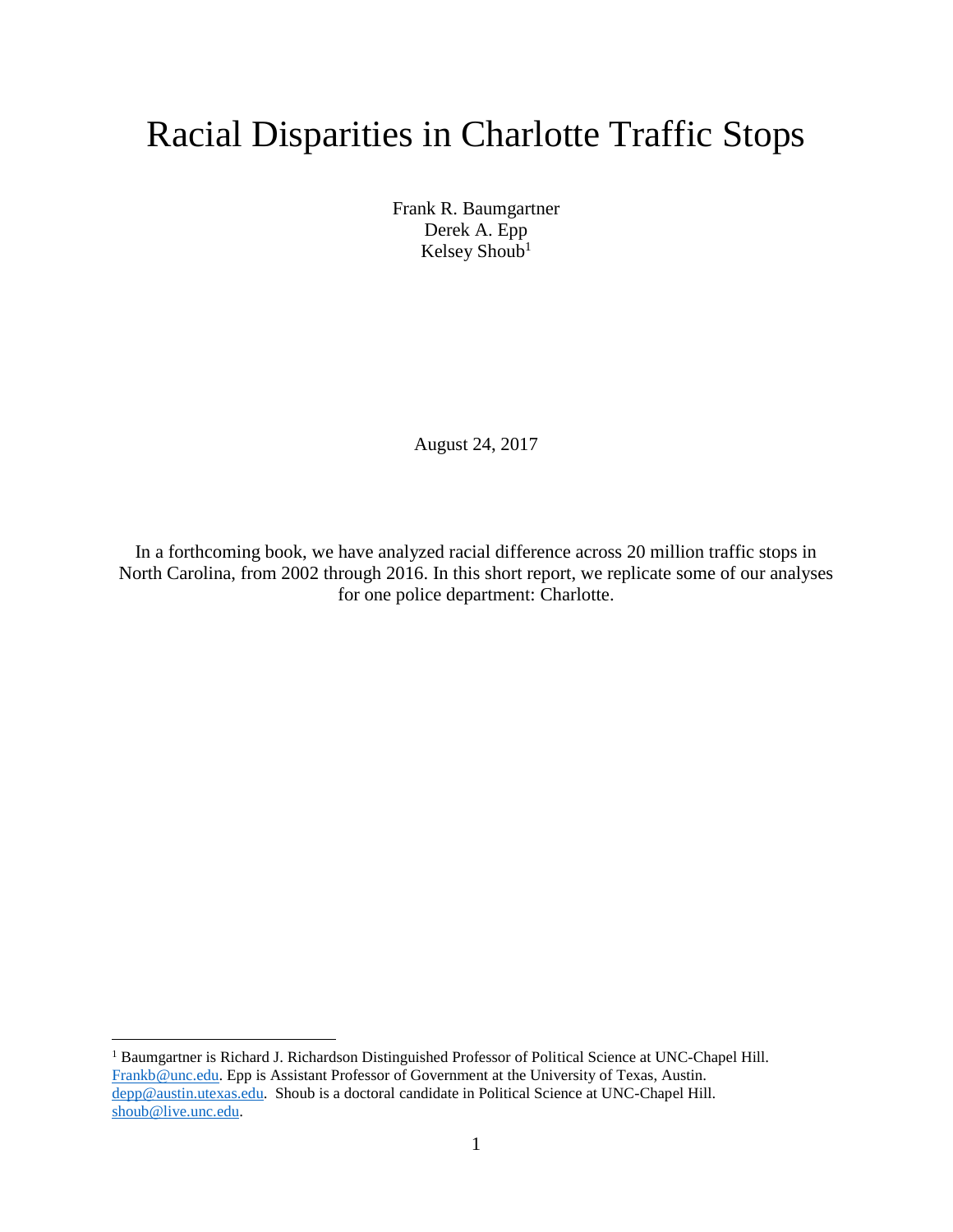

Figure 1 shows the number of stops (x-axis) and searches (y-axis) made by officers from the Charlotte-Mecklenburg PD. Both series correlated closely with one another over time. The most stops were made in 2010 (almost 160,000) and the most searches were made in 2007 (just over 15,000).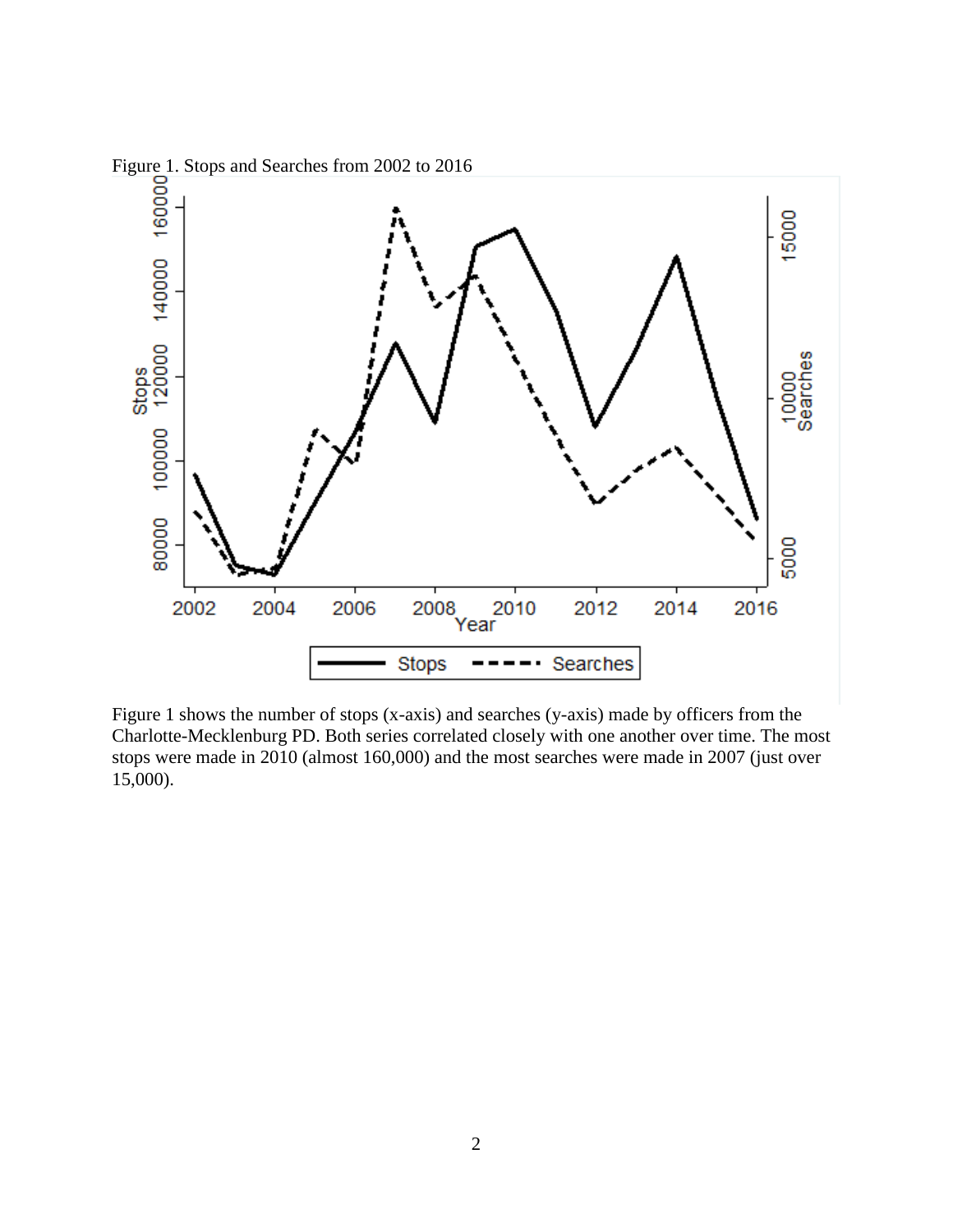



Figure 2 shows the search rates for white, black, and Hispanic drivers. Although the series trend together, in every year, Charlotte officers are significantly more likely to search black and Hispanic drivers. Combining the data from all years, we see these breakdowns. Black drivers are 150 percent more likely to be searched, and Hispanic drivers 78 percent more likely to be searched compared to white drivers. These differences vary by the type of search, and by the reason for the traffic stop, as shown in Table 1 and 2.

|                       |       | <u>JI</u>    |          |                  |           |
|-----------------------|-------|--------------|----------|------------------|-----------|
| Search Type           | White | <b>Black</b> | Hispanic | <b>B-W Ratio</b> | H-W Ratio |
| Consent               | 1.95  | 5.21         | 3.04     | 2.67             | 1.56      |
| Search Warrant        | 0.01  | 0.01         | 0.01     | 1.00             | 1.00      |
| <b>Probable Cause</b> | 0.66  | 2.79         | 1.01     | 4.23             | 1.53      |
| Incident to Arrest    | 1.52  | 2.24         | 3.27     | 1.47             | 2.17      |
| Protective Frisk      | 0.06  | 0.22         | 0.14     | 3.67             | 2.33      |
| <b>Total Searches</b> | 4.18  | 10.45        | 7.46     | 2.50             | 1.78      |
|                       |       |              |          |                  |           |

| Table 1. Search Rates by Race, by Type of Search |  |  |  |  |  |  |  |  |  |  |
|--------------------------------------------------|--|--|--|--|--|--|--|--|--|--|
|--------------------------------------------------|--|--|--|--|--|--|--|--|--|--|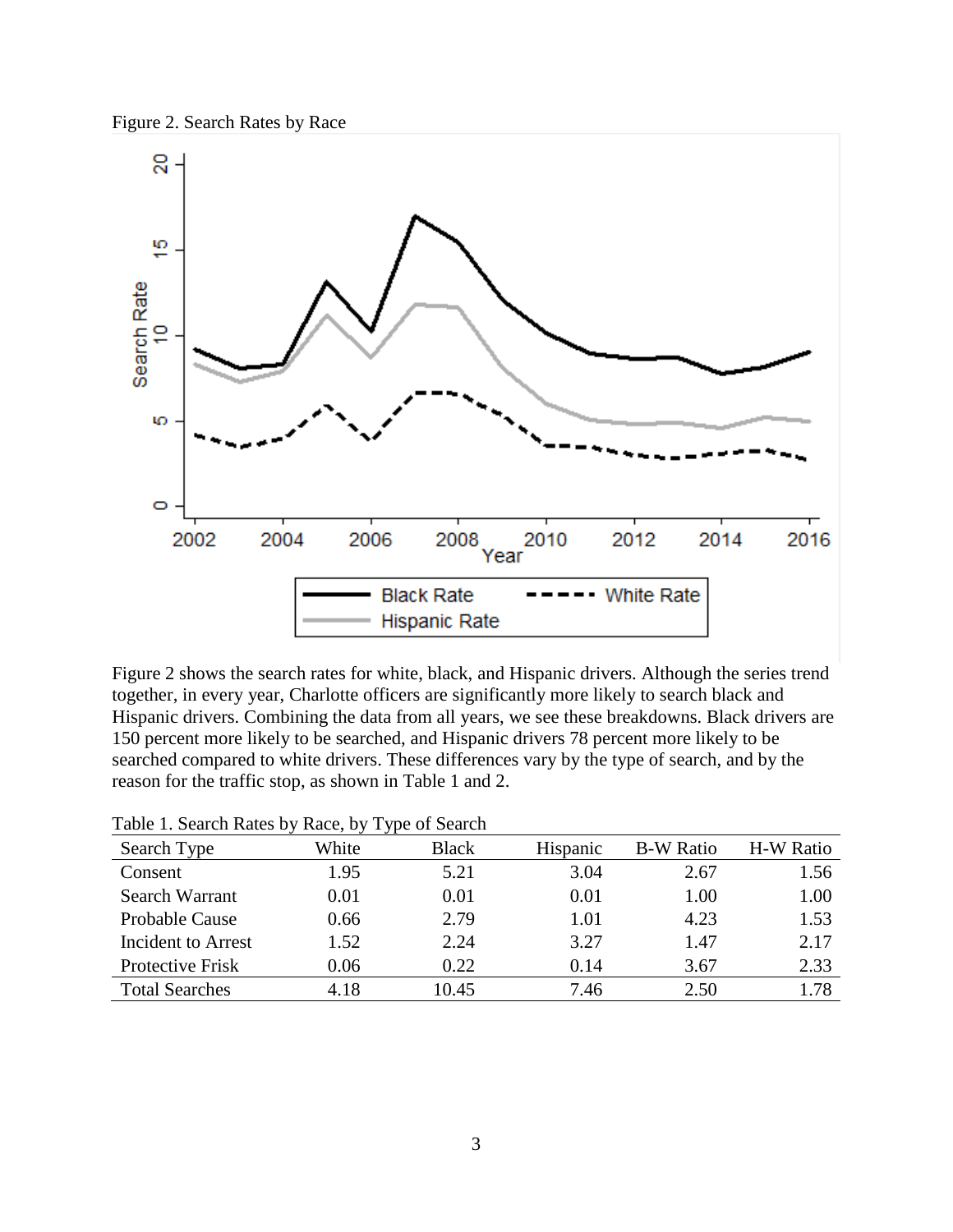| Table 2. Search Rates by Race, by Stop Type |
|---------------------------------------------|
|---------------------------------------------|

|                            | White | <b>Black</b> | Hispanic | <b>B-W Ratio</b> | <b>H-W Ratio</b> |
|----------------------------|-------|--------------|----------|------------------|------------------|
| <b>Safety Stops</b>        | 3.06  | 6.48         | 7.47     | 2.12             | 2.44             |
| <b>Investigatory Stops</b> | 5.47  | 12.52        | 7.46     | 2.29             | 1.36             |
| All Stops                  | 4.18  | 10.45        | 7.46     | 2.50             | .78              |

Black and Hispanic drivers are much more likely to be searched than Whites. These disparities are even greater when we look at males only, as we do in Figure 4 below.

Figure 3 shows how these search rates differ in Charlotte as compared to state totals and the major police agencies in the state. Charlotte has the highest search rate by far. Note that the scales differ in each of the graphs in Figure 3.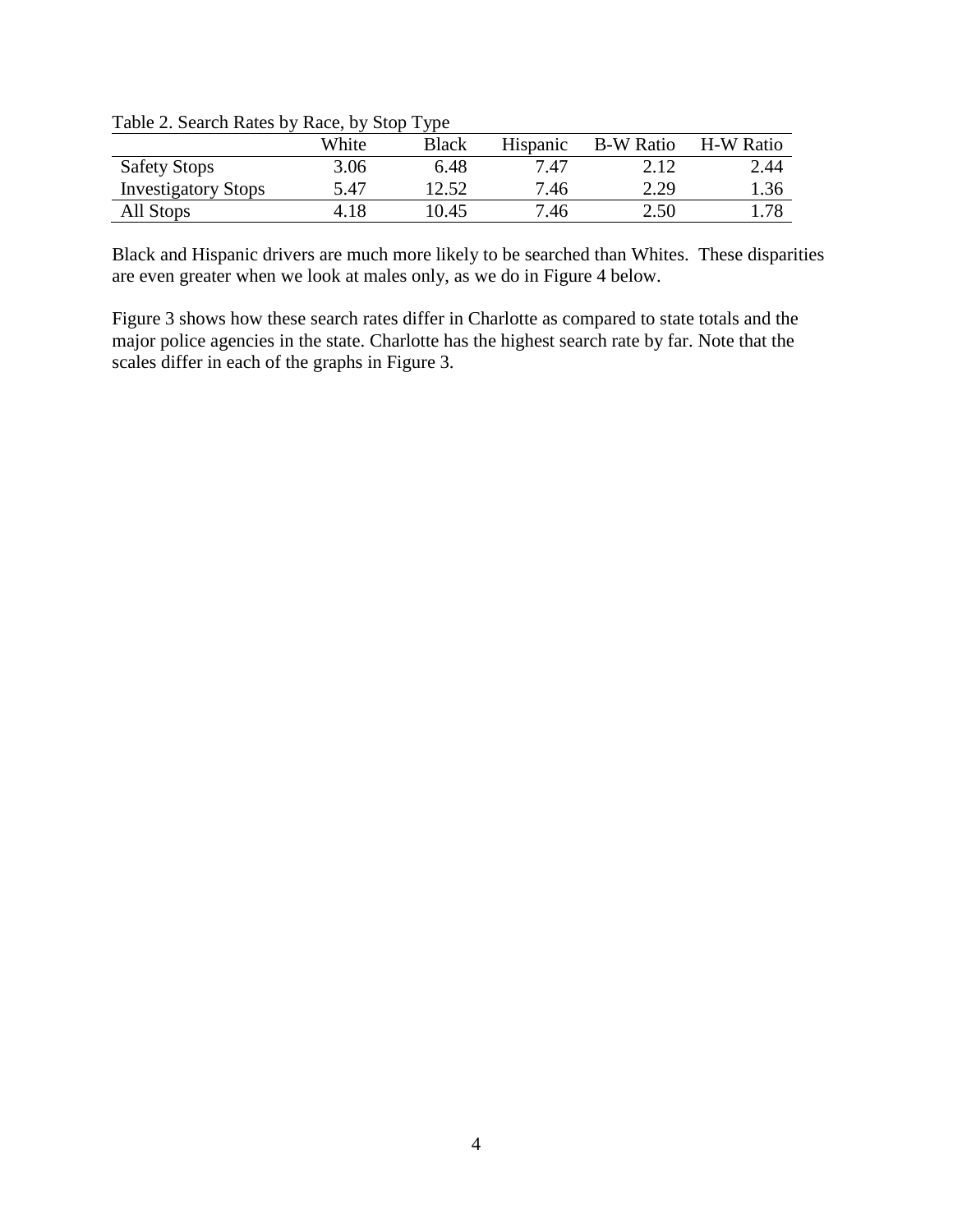

Figure 3. Search Rates Compared across the Largest police Agencies in North Carolina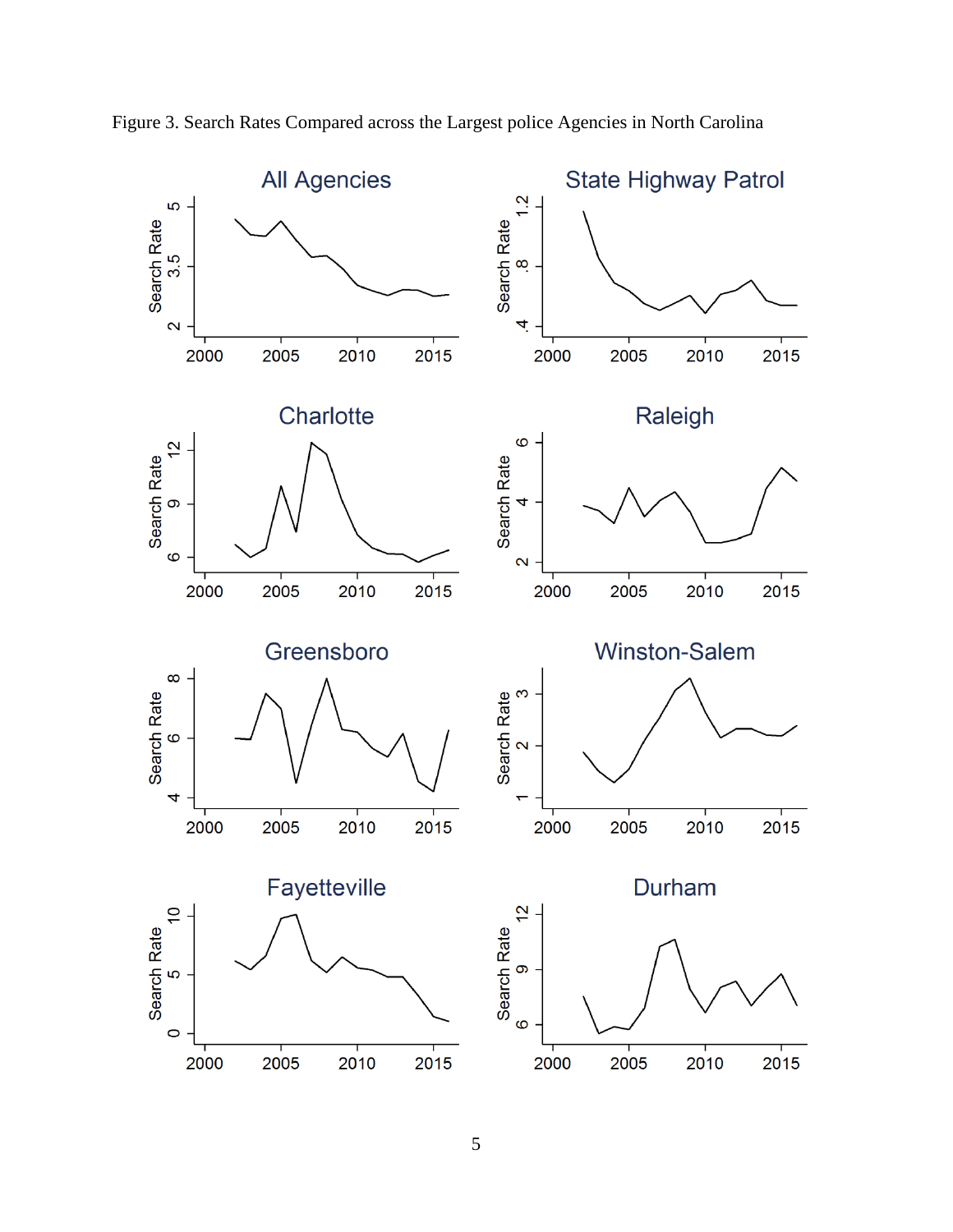Figure 4. Search Rates by Hour of Day A) Men B) Women



Figure 4 shows the likelihood that a white, black, or Hispanic drivers will experience a search at different hours of day (in military time). The left panel looks at male drivers and the right panel at female drivers. Drivers of all three demographic groups are most likely to be searched between 1am and 4am. Note, however, that black male drivers are more likely to be searched than whites or Hispanics at every hour, and that, following the morning drop in search rates, the search rate for black (male and female) drivers ramps back up much faster. These trends are similar to what we see state-wide.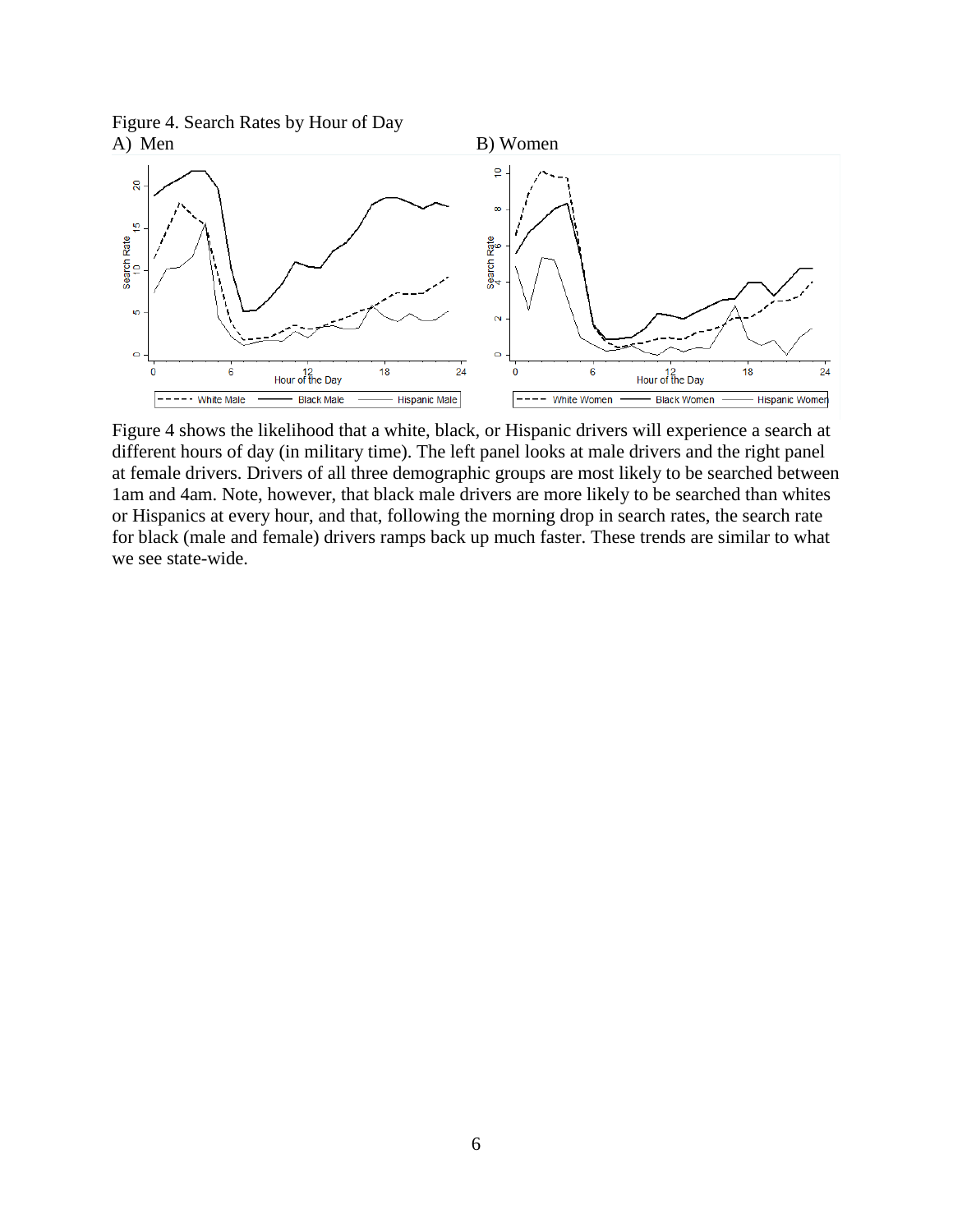

Figure 5. Search Rates by Race, Age, and Gender

Figure 5 shows the likelihood that drivers in different racial, age, and gender groups will experience a search after being pulled over. The major takeaway is that racial disparities in traffic stops appear to be concentrated among men. Black men of any age category are much more likely to be searched than their white counterparts, highlighting the degree to which black men as seen as suspicious. Disparities exist between black and white females, but they are much less pronounced.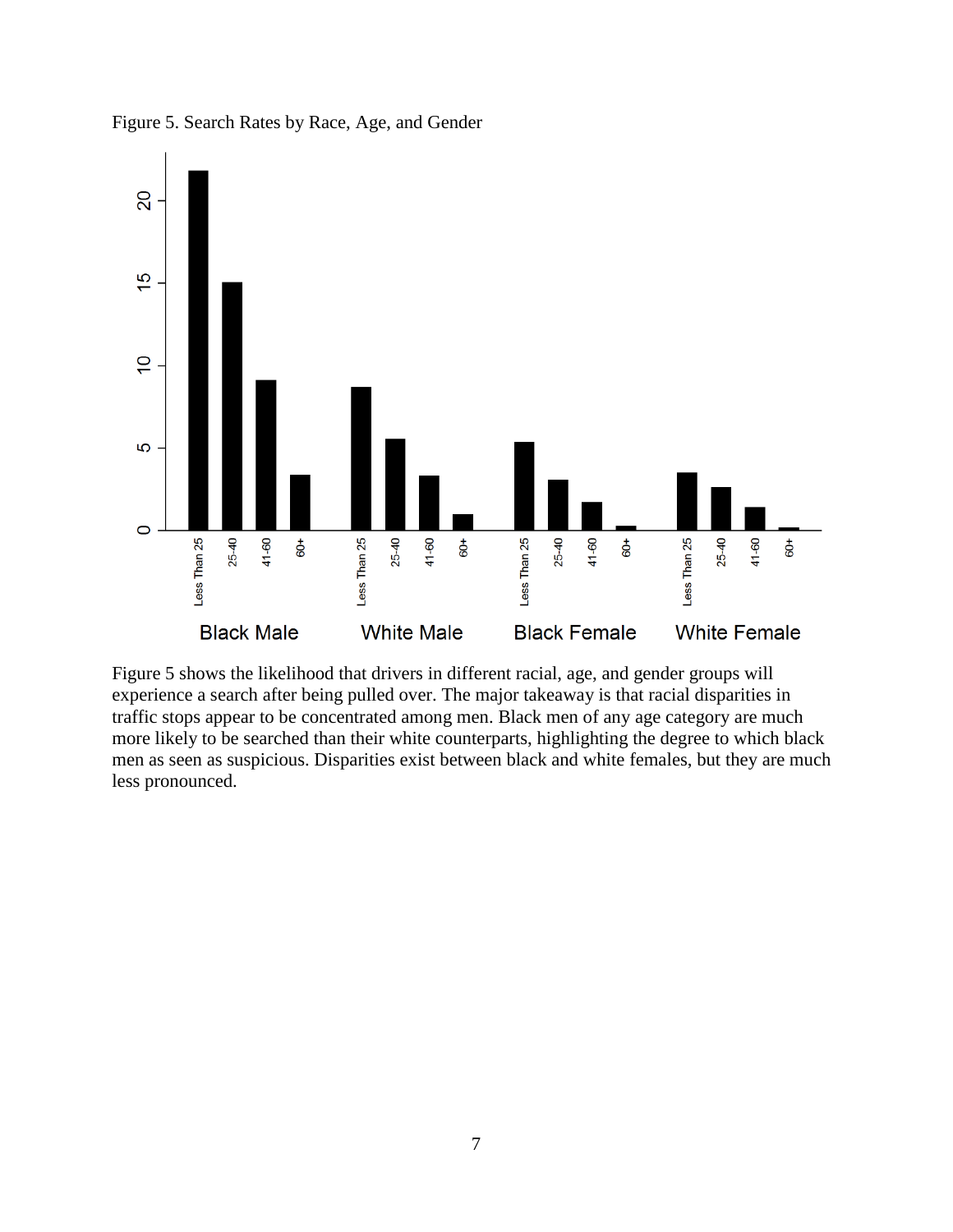|                      | Type of Contraband |         |         |        |           | Total                    |        |
|----------------------|--------------------|---------|---------|--------|-----------|--------------------------|--------|
|                      |                    |         |         |        | No amount |                          |        |
| Action               | Drugs              | Alcohol | Weapons | Money  | recorded  | N                        | $\%$   |
| No action            | 1.88               | 1.88    | 2.13    | 2.68   | 1.31      | 614                      | 1.93   |
| Verbal warning       | 5.18               | 12.80   | 7.65    | 9.15   | 10.21     | 2,951                    | 9.28   |
| Written warning      | 0.61               | 1.30    | 0.99    | 0.80   | 0.70      | 272                      | 0.86   |
| Citation             | 37.40              | 54.22   | 21.52   | 34.83  | 48.17     | 13,598                   | 42.77  |
| Arrest               | 54.92              | 29.80   | 67.71   | 52.54  | 39.60     | 14,359                   | 45.16  |
| <b>Total Percent</b> | 100.00             | 100.00  | 100.00  | 100.00 | 100.00    | $\overline{\phantom{a}}$ | 100.00 |
| N                    | 9,686              | 4,312   | 2,866   | 6,351  | 10,572    | 31,794                   |        |

Table 3. Police Actions Resulting from the Discovery of Contraband

Note: Entries are column percentages, summing to 100 percent for each contraband type. The table excludes 34,674 searches that took place "incident to arrest," as in these cases the arrest precipitated the search, rather than the search determining the outcome.

This table shows what is most likely to happen to a driver after an officer finds him or her with contraband. What's notable is that arrests are far from guaranteed. In fact, looking at the last column in the table, we see that an arrest takes place only about 45% of the time after discovering contraband. The form does not ask officers to record the exact nature of the contraband (we don't know if it is marijuana or heroin) but the fact that drivers are arrested less than half the time suggests that most of the contraband that has been discovered on drivers by the Charlotte PD in the last 14 years has not been in substantial amounts.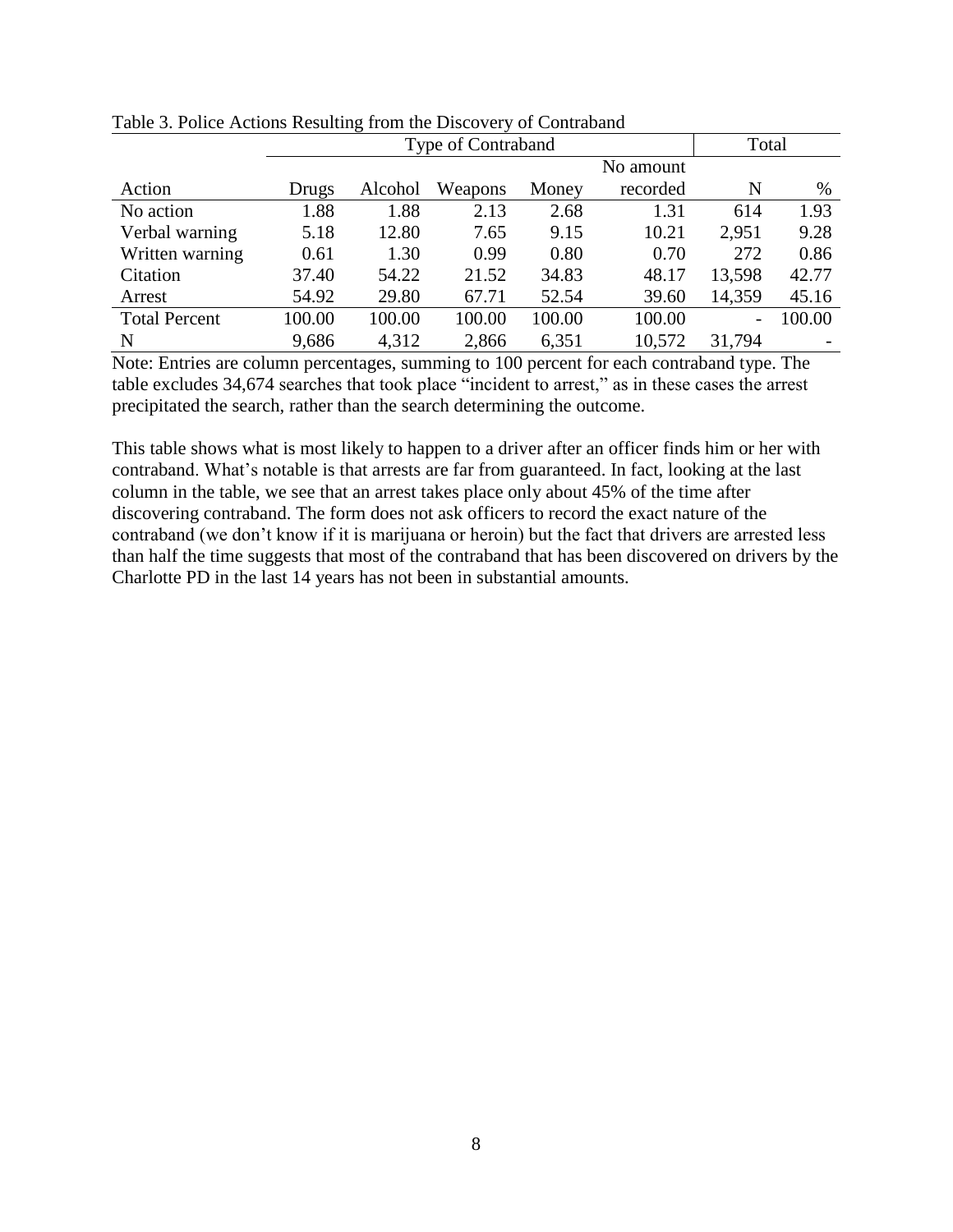



Note: based on the 369 police officers that searched at least 100 motorists. Correlation between searches and contraband hits is 0.120. Lines show median values.

This figure looks at the track record of individual officers employed by the Charlotte-Mecklenburg Police Department over the last 14 years. (We limit our focus to 369 officers who have conducted at least 100 searches over that time period to avoid drawing statistical conclusions from small base values.) Our interest was to determine if there is any relationship between an officer's propensity to conduct searches (their search rate, displayed on the x-axis) and their success in finding contraband (their hit-rate, shown on the y-axis). The figure reveals that there isn't. This suggests that there are no firm standards to which Charlotte officers are being held when it comes to searching; officers are free to conduct many searches with little to show for it.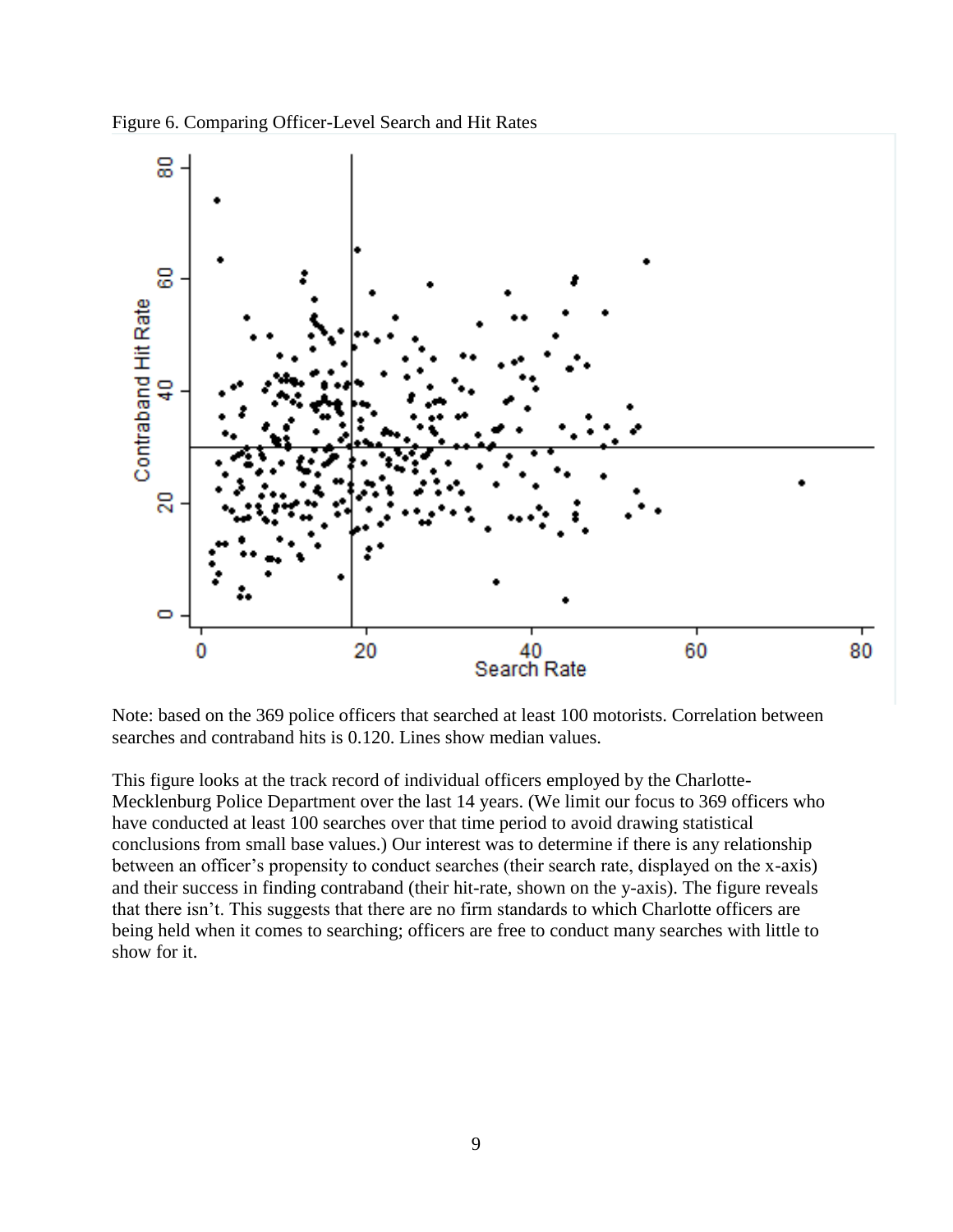

Note: The left panel (black-white) includes 482 officers with a minimum of 50 white stops, 50 black stops, and a search rate above the department average of 7.66. The hollow circles indicate high-disparity officers. Of these officers, 4 search whites at more than twice the rate that they search blacks; 151 officers search blacks at more than twice the rate that they search Whites. The right panel (Hispanic-white) includes 224 officers with a minimum of 50 white stops, 50 Hispanic stops, and a search rate above the department average of 7.66. Of these officers, 34 search whites at more than twice the rate that they search Hispanics; 26 officers search Hispanics at more than twice the rate that they search Whites.

Figure 7 looks at individual officers and compares black-white (on the left) and Hispanic-white (on the right) search rates. We have used hollow dots to delineate officers who are at least twice as likely to search one race over the other. Of the 482 officers that meet our threshold for the black-white figure, 151 officers are at least twice as likely to search blacks compared to only 4 officers who are twice as likely to search whites. The balance of high-disparity officers is more even for the Hispanic-white figure: 34 officers are twice as likely to search whites and 26 are twice as likely to search Hispanics.

|                         | <b>Total Searches</b> | % Total | % White | % Black | <b>B-W Ratio</b> |
|-------------------------|-----------------------|---------|---------|---------|------------------|
| All Searches            | 130,611               | 30.53   | 31.61   | 31.50   | 1.00             |
| Consent                 | 62,978                | 20.90   | 26.15   | 20.20   | 0.77             |
| <b>Probable Cause</b>   | 30,216                | 59.36   | 71.50   | 57.20   | 0.80             |
| Incident to Arrest      | 34,674                | 23.33   | 21.52   | 26.24   | 1.22             |
| <b>Protective Frisk</b> | 2,552                 | 24.41   | 22.78   | 25.55   | 1.12             |
| Warrant                 | 191                   | 36.65   | 26.00   | 43.48   | 1.67             |

Table 4. Percentage of Searches that Result in Contraband

This table shows the contraband-hit rates associated with different types of search for white and black drivers. Reading across the top row we find that Charlotte officers have found contraband on blacks and whites at almost the exact same rate when we consider all searches together. However, officers are about 23% less likely to find contraband on black drivers after searching them with consent as compared to white drivers and 20% less likely for probable cause searches.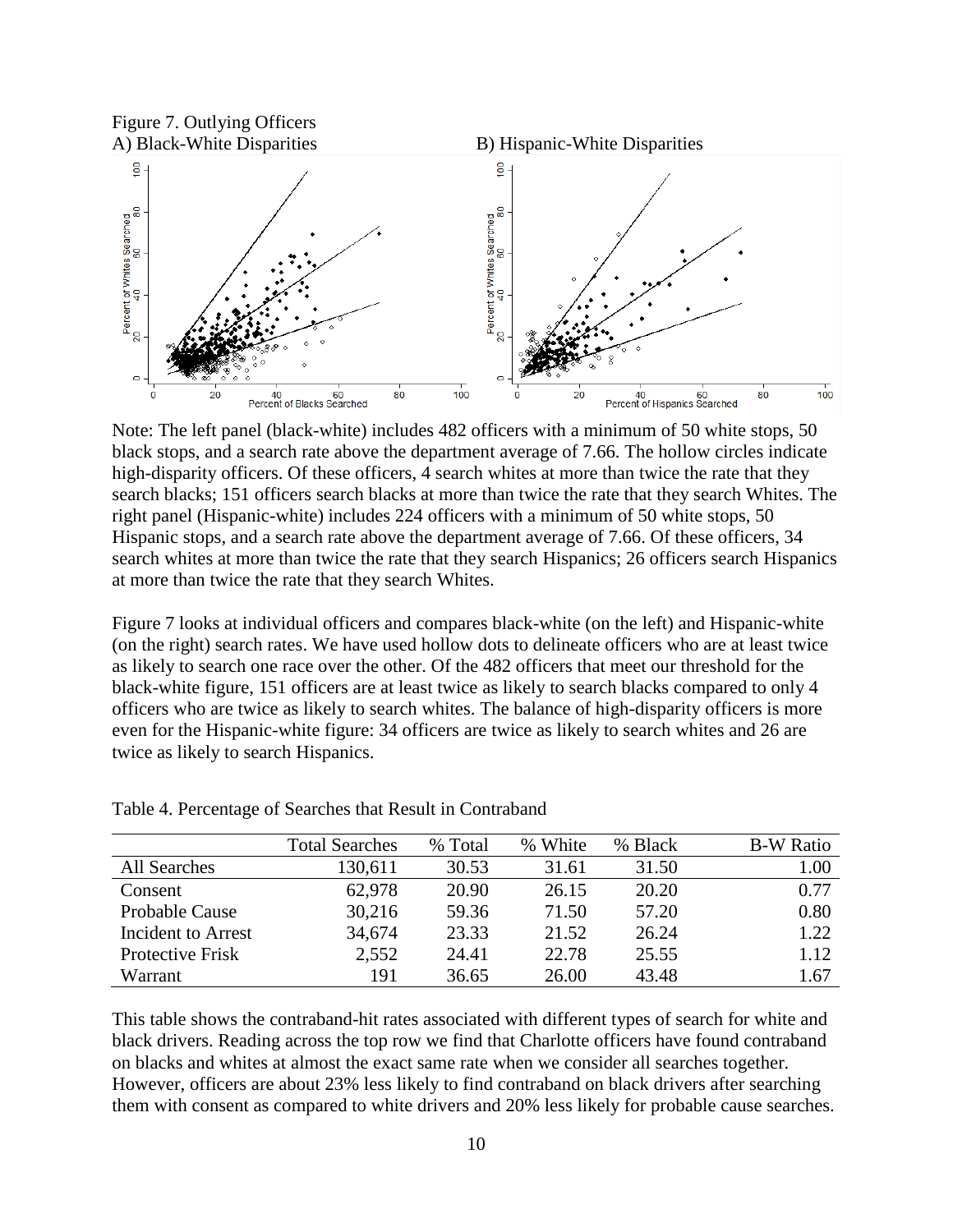This is important because these are the types of searches that afford officers the greatest discretion; the other three types of search (which are more likely to result in contraband on black drivers) are more procedural. This suggests that Charlotte officers are overly suspicious of black drivers.



Figure 8. Percent Difference across Race in the Likelihood of Searches and Contraband

This figure compares black-white search and hit-rate differentials. For example, if officers search 30% of black drivers and 15% of white drivers, we could calculate the differential to be 100%, meaning that black drivers are twice as likely to be searched. The left panel displays these statistics for consent searches and the right panel for probable cause searches, from 2002 to 2016. The first thing to note is that in every year black drivers are much more likely than white drivers to experience both types of search. In 2006, black drivers were almost 5x more likely to be searched with probable cause, but around 20% less likely to be found with contraband. In their report on Ferguson, the US DOJ states that this type of two-fold disparity can be taken as evidence of racial bias.